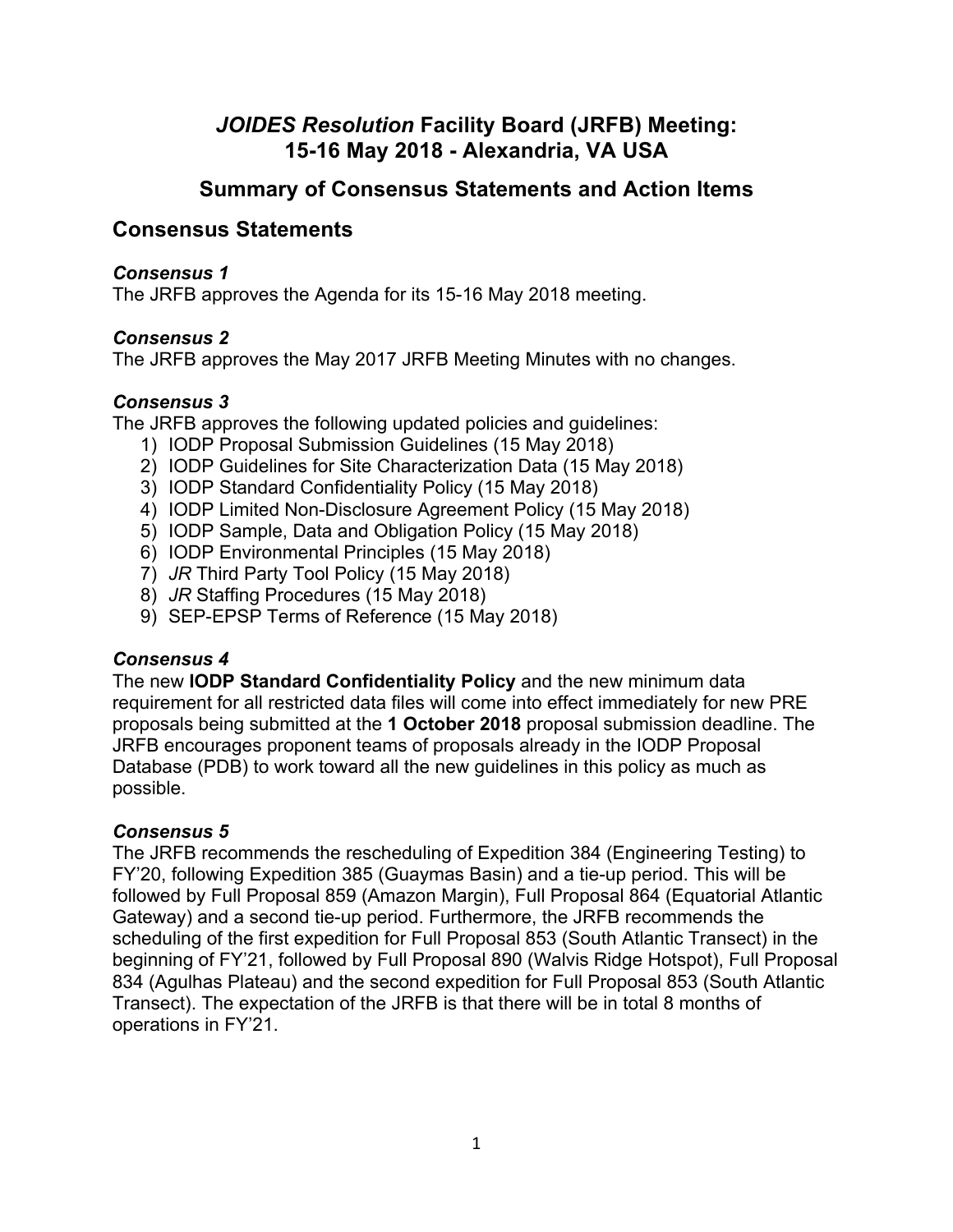## *Consensus 6*

The JRFB recommends the following engineering tests to be carried out during Expedition 384 by the JRSO in order of priority:

- 1) New drilling bits for improved advancement, opening and remediation of drill holes in hard rock formations.
- 2) New underreamers for opening up holes in hard rock formations.
- 3) New coring bits for coring in hard rock formations.
- 4) New biodegradable drilling fluid additives for improved hole cleaning.
- 5) New bottom-driven XCB based on current Chikyu XCB designs.
- 6) Continued testing of the Turbine Driven Coring System (TDCS) depending on the outcome of first tests during Expedition 376 and discussions with CDEX.
- 7) MDHDS testing in conjunction with the T2P system.

# *Consensus 7*

Based on the long-term regional track of the *JOIDES Resolution* from 2021 until 2023/24, the JRFB is encouraging the IODP science community to submit proposals for drilling projects in the North Atlantic, Arctic Ocean, and the North Pacific.

## *Consensus 8*

The JRFB reaffirms that, based on current and anticipated proposal pressure, the *JOIDES Resolution* will start to operate in the general area of the Equatorial and North Atlantic, Gulf of Mexico, Mediterranean, Caribbean, and the Arctic in FY'21 and through FY'22. Furthermore, the JRFB expects that the *JOIDES Resolution* will complete its global circumnavigation in the Indo-Pacific region in FY'23.

#### *Consensus 9*

The JRFB in exceptional circumstances on a case-by-case basis will consider to keep unimplemented sites on the board for potential completion at a later date during the IODP 2013-2023 program. The JRFB has decided to keep Expedition 374 Sites U1524 and RSCR-19A and Expedition 368 Site U1503 on the board.

#### *Consensus 10*

The US Coast Guard has informed the JRSO and ship owner ODL/SIEM that the *JOIDES Resolution* needs to fulfill all requirements of the Mobile Offshore Drilling Unit (MODU) 1989 Standard in order to receive permitting for Expedition 386 in the US EEZ of the Gulf of Mexico. Given the high costs and insufficient available time for the large number of upgrades required, the JRFB cancels Expedition 386 and removes it from the *JOIDES Resolution* schedule. However, the JRFB will forward proposal 887-CPP2 and 887-ADD2 to the ECORD Facility Board (EFB) for consideration of the potential implementation of this drilling project as a Mission Specific Platform (MSP). The JRFB highlights the face that the implementation of this drilling proposal addresses Challenge 13 in the IODP 2013-2023 Science Plan.

# *Consensus 11*

The JRFB is very pleased with the results and recommendations presented in the FY'17 Co-chief Scientists Report and the FY'17 JRSO NSF Panel Facility Review Report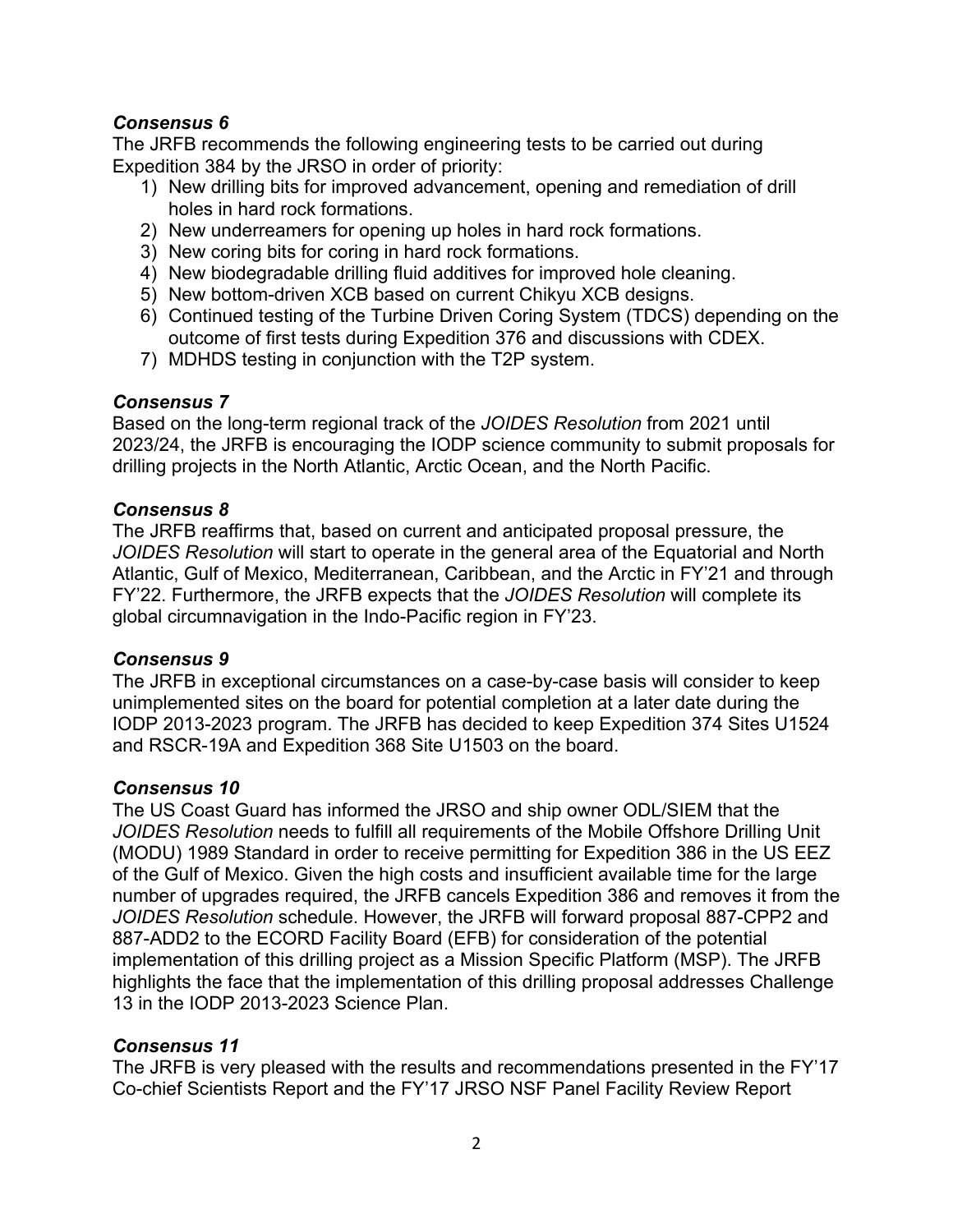(February 2018). Both reports point out the outstanding, safe, and efficient operation of the *JOIDES Resolution* through capable management and critical engineering improvements by the JRSO. In addition, the JRFB supports the recommendations by the NSF in their response to the FY'17 reports, emphasizing that effective operation of this facility requires enhancement of operations risk management methods and safety evaluations, and improved retention of overall drilling knowledge.

#### *Consensus 12*

The JRFB requests from the SEP/EPSP, and in consultation with the JRSO representation at their meetings, to ensure that the proponents provide sufficient alternate sites and strategies in IODP proposals, including alternate sites that would require differing operational approaches (such as different water depths, sediment thicknesses and/or types) in order to increase operational flexibility and decrease risk during implementation of the project at sea.

#### *Consensus 13*

The *JR* Consortium Partners all intend to provide continued support to the *JOIDES Resolution* in the second IODP phase from 2019-2024.

#### *Consensus 14*

Marine seismic data are critical to IODP, as every site drilled, cored and logged with the *JOIDES Resolution* requires high quality seismic data. If drilling targets cannot e imaged properly or if sites cannot be occupied safely, the proposals will not be approved by SEP/EPSP and will not be implemented by the JRFB. Over the last 15 years, 47% of the seismic data in support of 81 IODP expeditions have been collected with US seismic-enabled research vessels. The JRFB underscores the deep concern expressed in the 2018 NSF Panel Review of JRSO, which states that a decrease in availability of sufficient high-quality seismic data continues to impact our ability to submit competitive IODP proposals, a trend that ultimately impacts the viability of *JOIDES Resolution* operations. Having the capability to carry out deep-ocean crustal imaging in the US and worldwide is key for the safe operation of the *JOIDES Resolution* and to support IODP in fulfilling its 2013-2023 Science Plan, which requires operation in challenging drilling environments, including seismogenic subduction zones, continental shelves, deep ocean crustal formations, methane hydrates, hydrothermally active regions, and more.

#### *Consensus 15*

The *JOIDES Resolution* Science Operator (JRSO) Annual Program Plan FY'19 is recommended for approval in principle. The final plan, including the addition for the annual support of the Rutgers Core Repository, will be considered for approval by the JRFB at a later date, but before July 2018.

#### *Consensus 16*

The Science Support Office Annual Program Plan FY'19 is recommended for approval.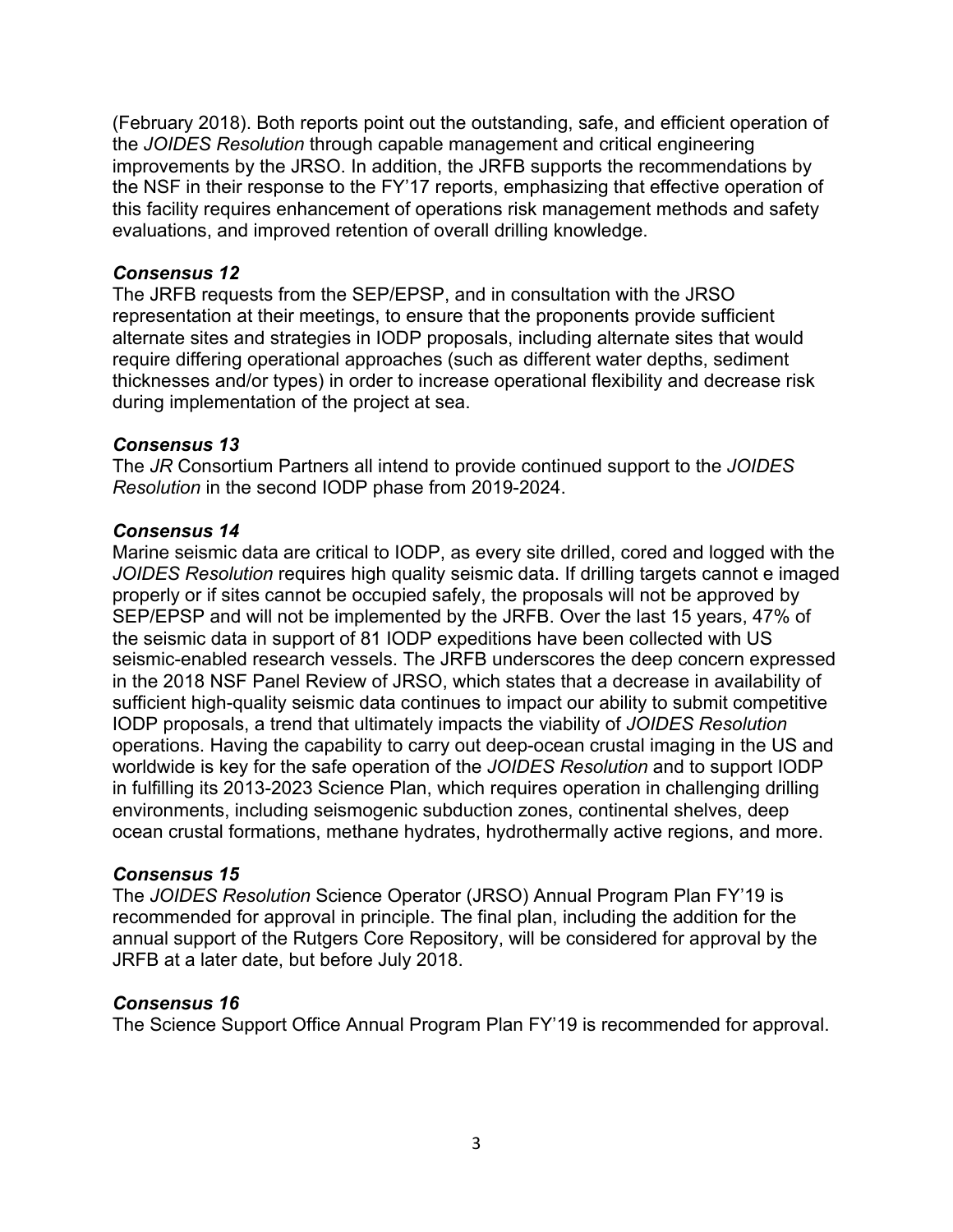#### *Consensus 17*

IODP is at the mid-point of the current science plan "Illuminating Earth's Past, Present, and Future," which continues until 2023. The JRFB will foster the development of the next IODP science plan that will be required for a new program beyond 2023. This effort will instruct the nature of future drilling platforms as well as define the science strategy for the next stage of scientific ocean drilling. The JRFB Chair will coordinate with the IODP Forum and other IODP members and consortia, so that the renewal effort will be international in scope and represents the consensus of the overall scientific ocean drilling community.

#### *Consensus 18*

The JRFB sincerely thanks Paul Wilson and Mike Coffin for their great enthusiasm for everything *JR* and their contributions on the JRFB. Over the past years the JRFB has gained tremendously from Paul's and Mike's extensive knowledge.

#### *Consensus 19*

Ken Miller has been the SEP Science Co-chair for the last three years and has done so with the strongest sense of commitment toward IODP science and with great energy! He has done an exceptional job in nurturing a large number of proposals, in particular numerous fast-track proposals, which allowed the JRFB to put together many strong expedition schedules for the *JR*. Ken, your contributions to IODP have been enormous and your work leaves a great legacy in Scientific Ocean Drilling. We hope to see you again on "groundhog day" at Scripps!

#### *Consensus 20*

After a versatile career in Scientific Ocean Drilling, Tom Janecek will retire from his program director position at the National Science Foundation. The JRFB and all in IODP are thanking Tom for his many contributions to the program, starting with his work as Expedition Project Manager during the days of JOI, as vice president in the IODP-MI DC office, and his time at the NSF during the two IODP programs. His leadership has been instrumental in developing the new International Ocean Discovery Program and *JR* business model. Tom, we will miss your straightforward decision making and dry humor from the back of the room!

#### *Consensus 21*

Outgoing JRFB chair Anthony Koppers has exhibited insightful and effective leadership over the last 3 years. During his tenure, the development of the regional ship track has allowed more efficient planning and cost-effective implementation of challenging expeditions, while executing the IODP Science Plan and allowing efficient operation of the *JOIDES Resolution*. His knowledge and attention to detail have created a legacy that forms an excellent foundation to not only successfully complete this phase of the scientific ocean drilling program, but to prepare for the renewal of the program beyond 2023. Anthony, the JRFB and the broader international ocean drilling community sincerely thank you for your dedicated service and leadership.